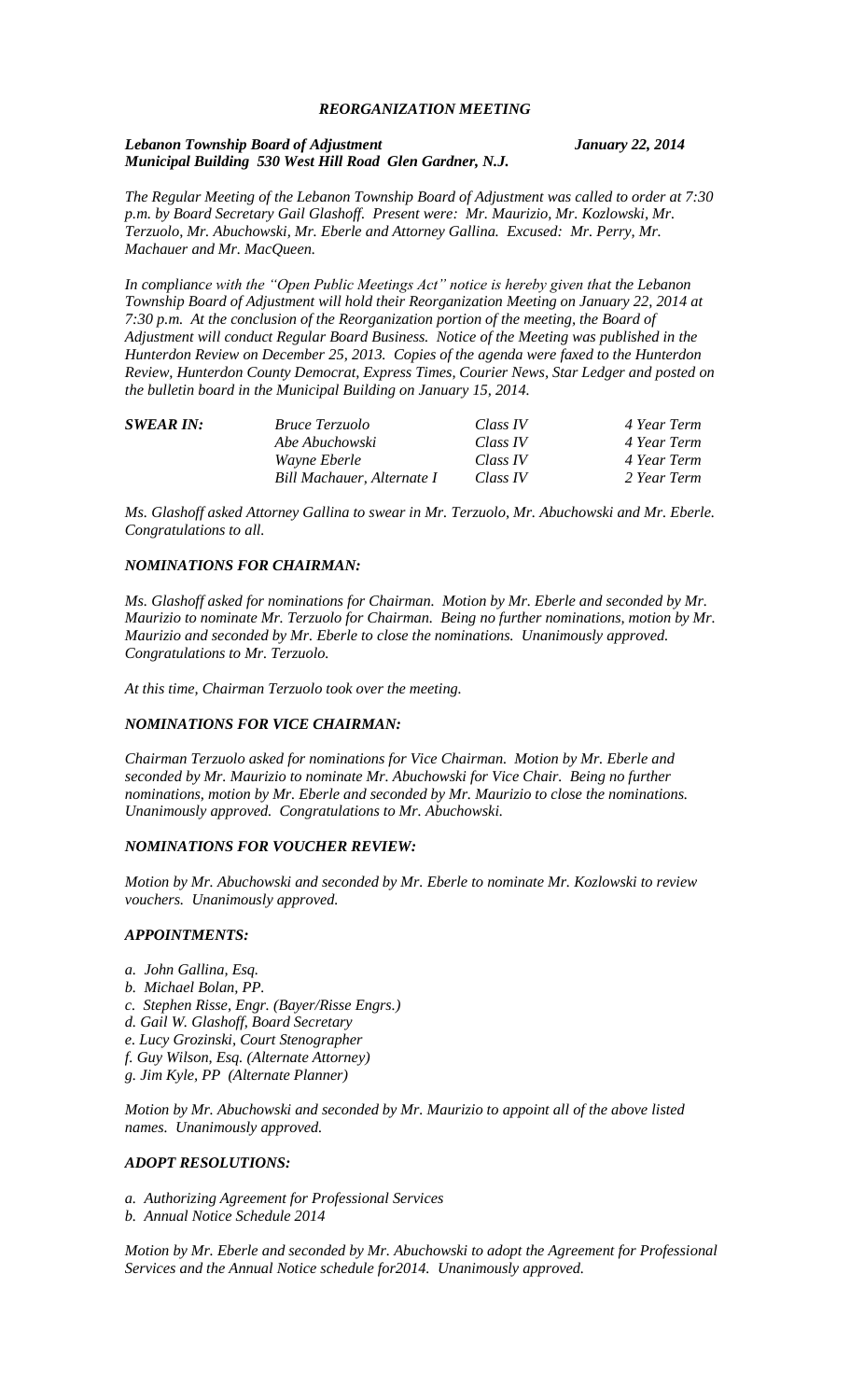#### *Lebanon Township Board of Adjustment Reorganization & Business Meeting January 22, 2014 Page 2*

### *ADOPT RESOLUTION FOR PROFESSIONALS ON PAY TO PLAY:*

*Motion by Mr. Abuchowski and seconded by Mr. Eberle to adopt the Resolution for Pay to Play. Unanimously approved.*

#### *ADOPT PROFESSIONAL CONTRACTS:*

- *a. John Gallina, Esq..*
- *b. Michael Bolan, PP*
- *c. Stephen Risse, Engr.*
- *d. Guy Wilson, Esq. (Alternate Attorney)*
- *e. Jim Kyle, PP (Alternate Planner)*

*Ms. Glashoff reviewed for the board the Professional Contracts for 2014. The only contract that increase 2% was Bayer/Risse Engrs. Motion by Mr. Abuchowski and seconded by Mr. Maurizio to adopt all the Professional Contracts as presented. Unanimously approved.*

# *APPOINT APPLICATION REVIEW COMMITTEE:*

*The following board members agreed to service on the Review Committee: Mr. Terzuolo, Mr. Perry and Mr. Kozlowski. Motion by Mr. Abuchowski and seconded by Mr. Eberle to appoint the 3 board members to serve again this year. Unanimously approved.*

# *PRESENTATION OF MINUTES: October 23, 2013 Regular Meeting*

*Motion by Mr. Maurizio and seconded by Mr. Eberle to approve the minutes as presented. Unanimously approved.*

### *EXTENSION OF TIME:*

*Dominick Tranquilli/Transtar Autobody & Welding Block #41 Lot #4 Route 513, Califon, N.J. Route 513 I5*

*Mr. Tranquilli was present along with his engineer Charles Tiedeman. Attorney Gallina had both sworn in to give testimony. Chairman Terzuolo announced that the board has no objection to Engineer Tiedeman being accepted as a licensed professional. Mr. Tranquilli explained to the board the reason for him asking for the extension of time. Mr. Tranquilli stated that his plans have been submitted to the Construction Dept for review and he said he probably only needs a week or two. Engineer Tiedeman said the manufacturer of the building is in Colorado. Chairman Terzuolo asked Ms. Glashoff if Mr. Tranquilli had a copy of the email from Charlie Rogers. The answer was no. Chairman Terzuolo noted that Mr. Rogers said that the plans submitted are now complete and it is now in plan review. Mr. Tranquilli was given the Chairman's copy of the email. Mr. Tranquilli asked for a month extension.* 

*During the board's discussion, it was noted that a month which would start on December 24, 2013 was the deadline from the last extension would expire on January 24th 2 days from now. The board offered 90 days from the December 24th date which would bring the new deadline to March 23, 2014. Motion by Mr. Eberle and seconded by Mr. Abuchowski to grant the extension of time to Transtar Autobody for 90 days.*

| <b>ROLL CALL</b> | Yes: Mr. Maurizio | Mr. Abuchowski | Absent: Mr. MacQueen |
|------------------|-------------------|----------------|----------------------|
|                  | Mr. Kozlowski     | Mr. Eberle     | Mr. Machauer         |
|                  | Mr. Terzuolo      |                | Mr. Perry            |

*Attorney Gallina will prepare the Resolution to be on the next agenda of February 26, 2014.*